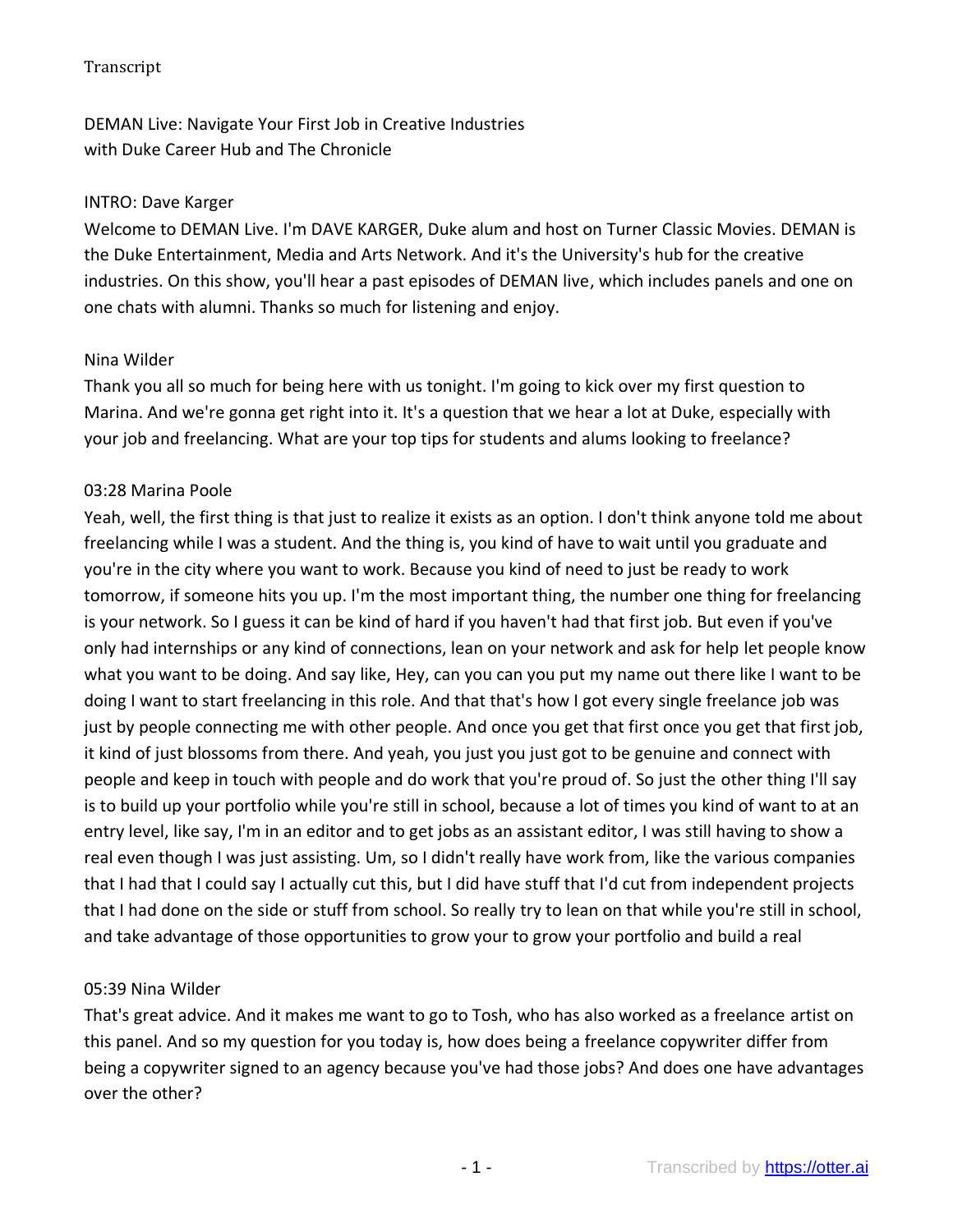## 06:03 Tajj Badil-Abish

Yeah, great question. I think, first and foremost, being a copywriter and an agency, you are a part of that agency. And you have depending on the list of clients, the ability to work on different things at the same time and work on different projects at the same time. And when you're freelancing, typically you're brought in for a specific project or a specific job. Which, depending on what you're into having focus versus being able to kind of explore different parts of your mind whether working on the sports client, or like a food product at the same time works well for you, or whether you want to be more honed in on, okay, I'm working on Doritos. It's going to be the next month of like, chips. And so I think those would be the kind of outstanding differences between being a copywriter in an agency setting versus being freelance. One thing Marina said that also, I think is true for freelance editors is that you can what was I going to say, oh, freelancing, you, you're in charge of your schedule. So you work as much and as often as you want, versus being at an agency, you're a salaried employee. And you know, there's always going to be work coming down the line. So just having that flexibility as a freelancer is something that most people consider an advantage, being able to take time off when you need it. and whatnot.

## 07:54 Nina Wilder

That's great advice. I think that, you know, freelancing is often very intimidating for recent graduates seems somewhat inaccessible. So it's good to hear that there is possibilities for people looking to freelance, especially straight out of school. I'm sort of staying on the topic of your first job out of college Marielle. This is a little broad, but I really just want to know, What helped you stand out when applying to your first job, what would you say was the most standout thing for you?

## 08:28 Marielle Rogers

Yeah, what was really important for me was I learned pretty quickly on that Microsoft was a company that cared how you think and less if you're doing a specific function for four years straight, or going to a specific major from a type of program or different things like that. So because of Dukes curriculum is actually able to take a lot of classes that combined all my interest and behavioral economics and different things like that, and really be able to sort of craft that story and show how they all aligned and came together with through the clubs and the different classes I was taking. So that was super helpful. And then a second thing for me personally, was my duty gauge experience. I was able to work in Nicaragua with the social entrepreneur corps after my freshman summer. And it was a direct application that I was able to really test out my interest in business, how I wanted to combine sort of creative stuff, while also learning how to work on financial side of things and really get that well rounded experience. And it was something that as a sophomore, I was able to take and present to a program that generally mostly looks at juniors but dude gave me that opportunity to do engage, be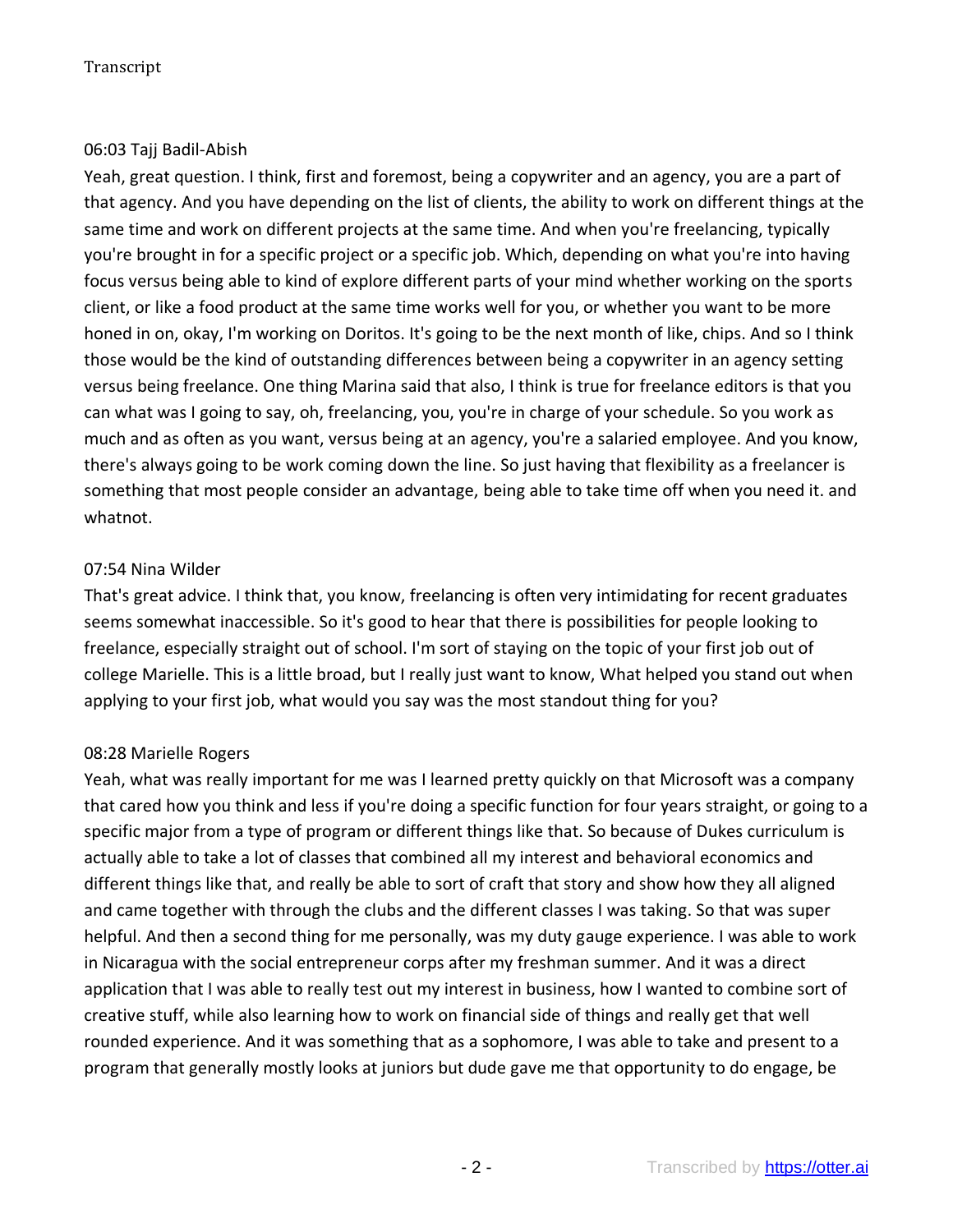able to, to the point earlier sort of had that backup reel of showing your experiences and showing your proof of your story. So that really helped me along the way.

## 09:49 Nina Wilder

Keeping going with sort of how your Duke experience helped you get to where you are now, Bryce, I would like to know while at Duke, so you currently work at participant's Participant Media as an impact producer, how did you sort of realize that you were interested in storytelling and then develop those skills as a storyteller at Duke?

## 10:12 Bryce Cracknell

Yeah, no, that's a good question. I think I didn't know that I wanted to be a storyteller in a new sort of context. Probably late into my senior year, I had gone on to Commerce, in Jordan. And the day that I was coming back from Jordan was the day that the Trump administration issued his first Muslim ban. And I'd spent the past month with a cohort of students interviewing Iraqi and Syrian refugees, and coming back to United States listening to how the popular media or the mainstream sources are sort of speaking to the refugee crisis. And that region of the world just was very different from what I experienced both firsthand, but also what I'd heard from the folks who actually lived that experience. And so we had essentially altered our work from conducting research through a policy lens and basically changed it into a communications campaign, both at a local level, but also at a state level. And so we did some lobbying, wrote an article for The Huffington Post created a series of monologues that we performed in the Durham community. And it really solidified for me the extent to which policy research data can only do so much and very limited circumstances. And I think today, one of the last sort of outlets for which we can sort of reach people challenge our preconceived notions of the world is often through storytelling.

And so having majored in public policy and studied issues of environmental and racial justice domestically and international human rights, I kind of decided to take a leap into something that I'd previously only told friends that I would consider another life. And that was getting into filmmaking. And I had very little understanding of what went into that other than the sort of behind the scenes that you'd see on some of my favorite films at the time, like Avatar, Star Wars, and move to Los Angeles, and, again, speak a little bit to how that came to be. But the DEMAN network was super, super helpful in helping me get that first job, specifically, Amy and Dave Karger. And I was able to get my foot in the door at Participant, really lean on my public policy chops while learning about the business. And so the social impact of sort of the intersection of activism and storytelling in many ways, and hopefully, I can make a further jump, more so on to the creative side, whether it be in writing or directing or producing. But that's the sort of long-winded way of how I arrived here and, and doing the work that I'm doing now.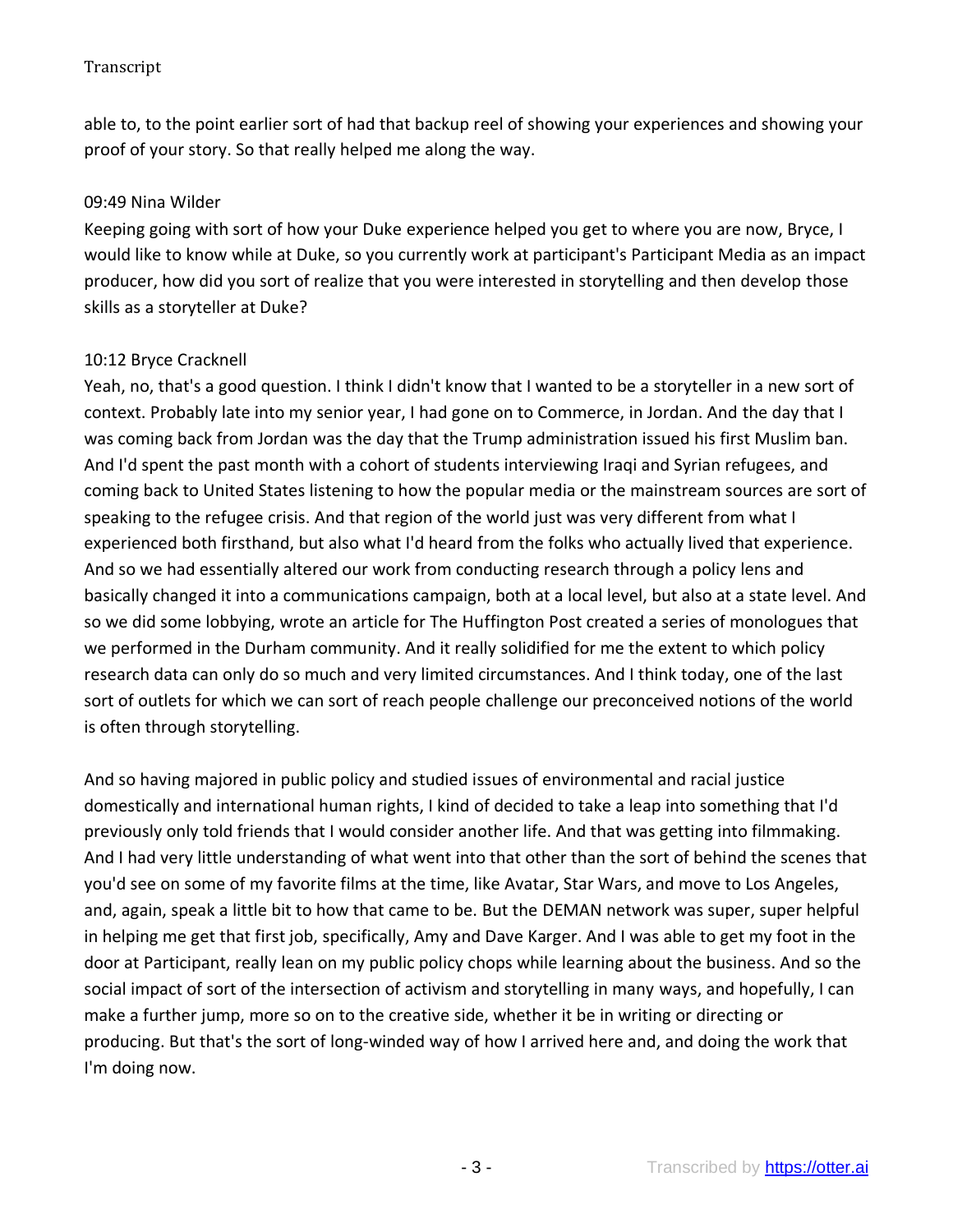## 12:57 Nina Wilder

Taking the leap and moving to a city like Los Angeles, and working in media is definitely frightening for a lot of people.

## 13:04 Bryce Cracknell

It was shocking. Yeah, I grew up in North Carolina. And so moving to the second largest city in the US was, is still as culture shock.

## 13:12 Nina Wilder

Yeah. Well, I think that makes a great connection with Chaz, who is also sort of, I guess, you could say, freelancing in your own way as a writer, director, producer. So there are countless paths to becoming a screenwriter, someone in production, but especially in Screenwriting. What are your tips for students and alums hoping to establish themselves as screenwriters?

## 13:37 Chaz Hawkins

Yeah, well, first of all, I just want to say, Bryce, I'm public policy, too. So gang gang? Yeah. Cool. Um, but now on that side, the best part and the best thing you can do right now is really learn how to craft and tell your own story, as Mariela was saying, that's your strongest thing. It's the only story in the story, you know, best at this point. And then once you can tell your own story in a million different ways, you can learn how to use pieces of that story to tell any multitude of story that you can create around that and create really cool narratives that not only are standalone in their own, but are also a piece of view. And when you're able to really share that piece of view with the world, it makes it a lot easier to show why you're doing things and why you want to have the social impact that Bryce was talking about. And I think public policy kind of drilled that into me as well. Just having a social impact Ben to a lot of the stories you tell, and a side of that. So I think really, any writer at the heart of it is really just telling their own story over and over and over again in so many different paths. And I really think that's the major key that you can be doing right now and at any point in time.

## 15:00 Nina Wilder

Yeah, I think that's amazing advice. You always say write what you know. So that's a, at least a good starting point. I'm kind of going to the East Coast, Alexandra, you work for NBC Universal, and you started out and the Page Program. And I think a lot of people maybe dream of that, but are intimidated by that. And so I'm interested in hearing about how you first connected with NBC Universal, and if you recommend applying for the page program to get your foot in the door? And if so, what are your top tips for applying?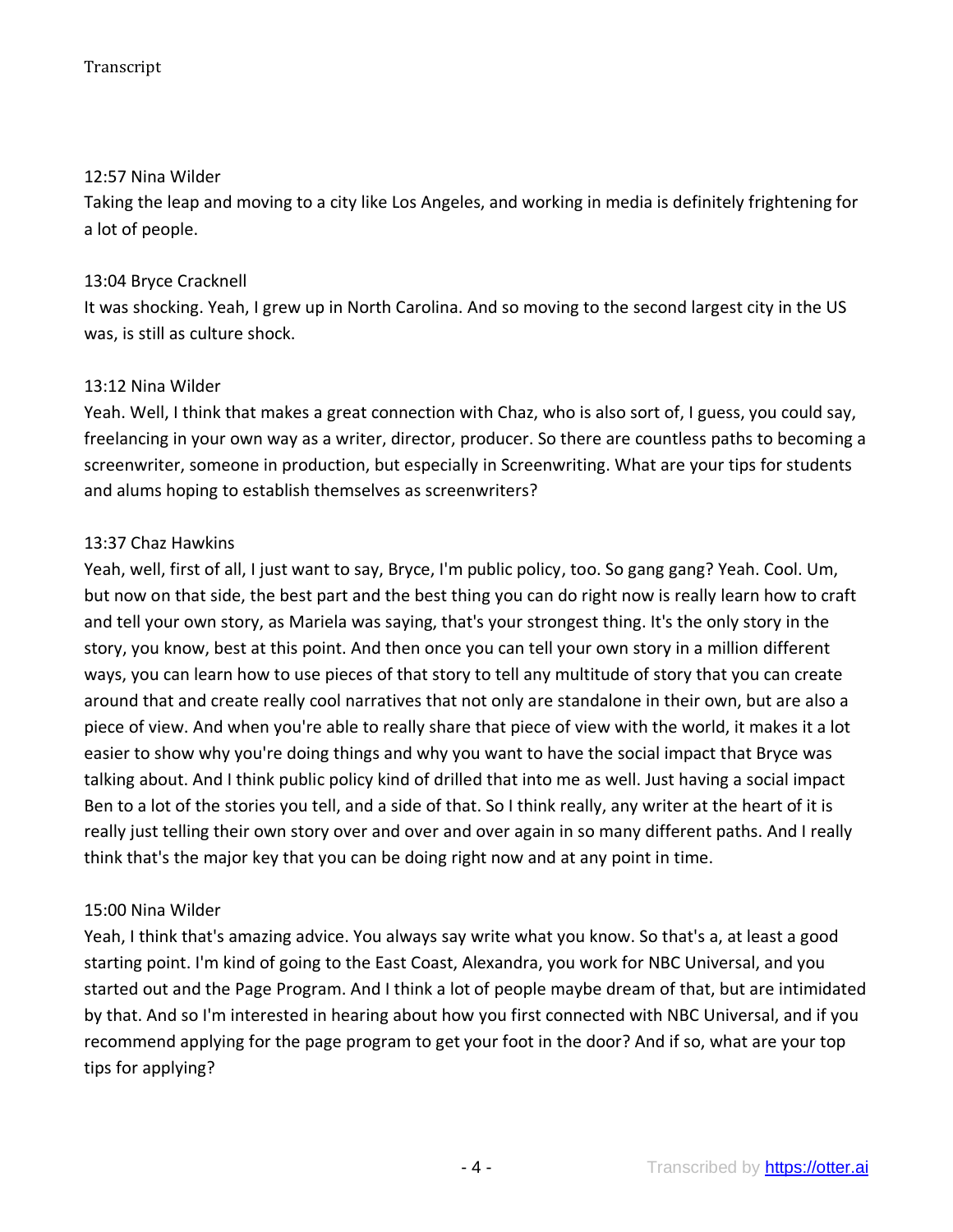## 15:34 Alexandra Bratton

Yeah so I had always been interested in NBC Universal, and I think Amy definitely spurred that as well. Um, and I first learned about it through just reaching out to, to alumni at NBC Universal, and wanting to learn more about like entry level jobs, and they were like, Oh, the page program is a great kind of starting point at NBC. And for those of you who don't know what it is, it's a post-graduation post graduate program at NBCU, where you get a rotation and production in marketing and in business. So it's for people that are really interested in media, but like not quite sure where they want to land. And that definitely resonated with me. And even if you kind of do have an idea of where you want to go, I would still highly suggest it. If you're interested in NBCU, just because they do hire from within the paid program a lot on 100%, pretty much pages are offered a job somewhere if they want it.

Um, so I would definitely suggest that and it exposes you to so many jobs that you didn't know existed, like where I'm at now was his content distribution, as some where I had a rotation was like, I don't know what this is. But let's try it out. And I ended up really liking it. And for tips is a really long application process, which I think is why partially why it's like, so intimidating. And some people just don't want to go through that. But it's, it starts with a written application. And for that, I would just suggest showcasing your personality and kind of demonstrating your interest in the media landscape overall, they're not looking for people that want just one thing because it is rotational program. And then like a month after that is a video interview, which isn't with another person on the other side, I think it's so they can remove bias and watch them all at the same time. So questions pop up and you answer them. And advice for that, I would say, pulling as many questions from like Glassdoor about the patriarch or anywhere online and just writing them all down. I would stay away from questions before like 2015. Because that's when they change the program.

So there's some really technical ones you'll find like pitch MVC, Udemy, or kind of more complex questions that like, I wouldn't say any of us are like, like what is MVC is because property, it's more, it's more behavioral. So I would pull the behavioral questions and then practice in photo booth. So you can watch yourself back and see if you're using filler words and just get comfortable with the questions and comfortable seeing yourself and talking to yourself on the camera cuz you only see yourself. And then a couple weeks after that, I think it's virtual now. But when I did that it was in person. And you are 30 Rock and you have a group interview a group with other like seven to nine potential Page Program candidates. So it's a group interview, a group activity, a one one on one interview, and a presentation. So for those I would just say like, it's a group activity. And this goes for any job opportunity where you're doing group activity. If there's a time limit volunteer to be the timekeeper. It's a great way to kind of take initiative, but relieve the pressure of like having to have the best idea or something like that. And in all of the group activities, just they're looking for a team player. So nodding along to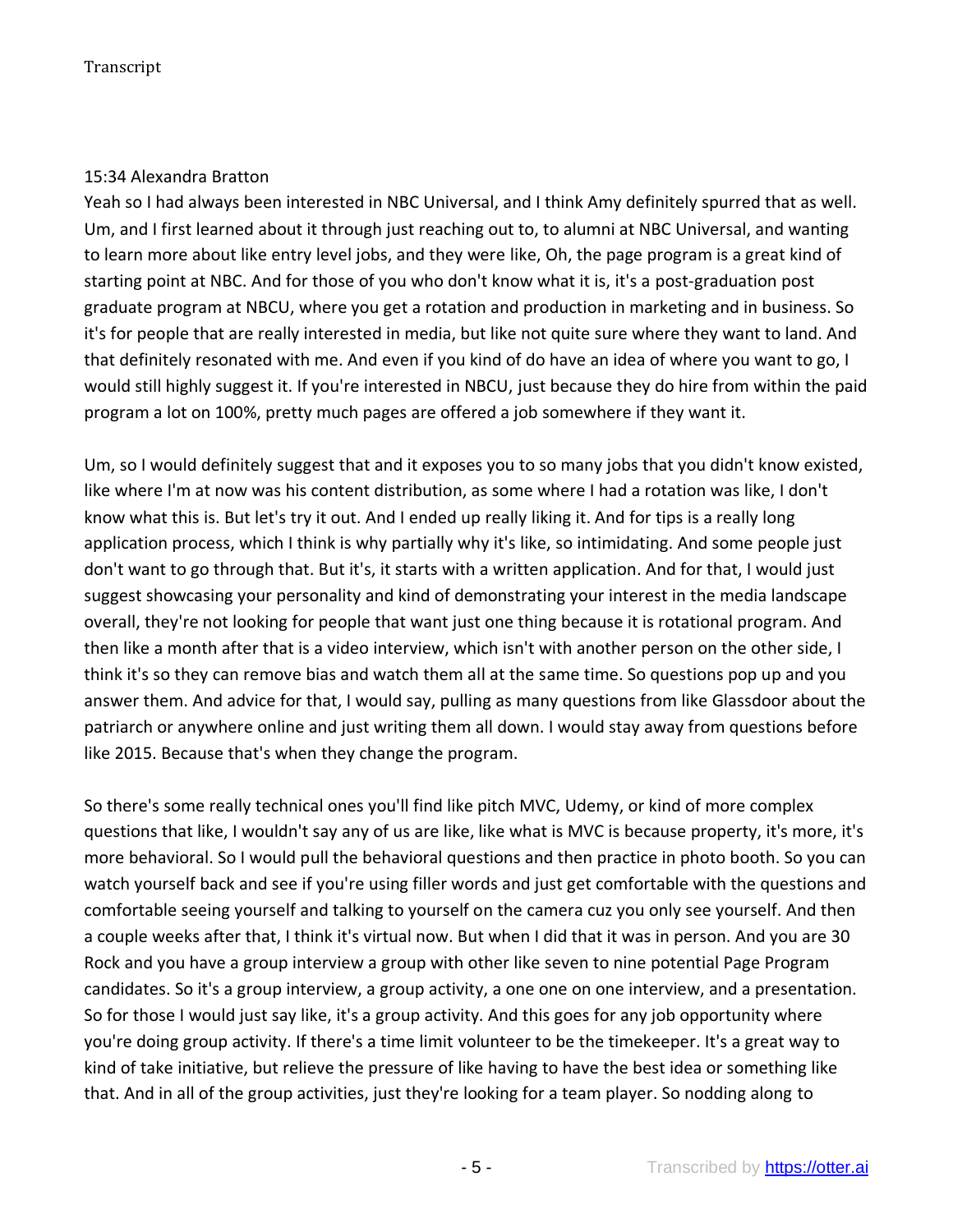people's answers and building off of people and supporting the people that you're with is definitely something they're looking for. So hope that answer's everything.

## 19:30 Nina Wilder

No, I think yeah, I was kind of guessing it was intense, but it definitely does sound pretty intense. But yeah, that's all to say, maybe more worthwhile once you get it. So thank you for all of that very helpful information. I want to ask Jesse, you also did a rotation program at the NBA. So while you're in the NBA associate program on rotation through various NBA departments, how did you try to maximize your skill? and your professional development?

## 20:03 Jesse Dembo

Um, yeah, it's a great question. Um, similar to sort of what Chaz said, being a public policy major helped me in so many more ways than I thought, um, you know, obviously, I didn't go to Capitol Hill, which is why I think someone from the outside might take a look at Pub Pol major and say, Oh, of course, you want to go into politics or you want to work at a startup. But the way I saw into Chas, this point about sort of crafting a narrative for yourself in your own journey is, if you are a Pub Pol major, whether you know it or not, you're a problem solver. And so that's sort of how I tackled each individual rotation was driving experience in bizdev. No, do I've experienced project management? No. But what could I do with the skill sets that I gained through my public policy major, and it was so much more than I thought. So you look at all the individual classes. You're learning econ, not just micro in the math behind it, but macro. So thinking big picture, whether you're tackling a problem at work, or you have to get a proposal passed, you're not just worried about one or the details, take a step back, look at the bigger picture. So you learn that in econ, you learn about ethics, that comes huge into play in the workforce, especially at a big organization like the NBA, you're constantly thinking about, you know, the classic dilemma of alright, we need to make more money. But we also need to do the right thing. And I don't need to go into examples there. But I'm sure you could think of some on your own.

If you keep going you get technical with stuff like statistics, or probably the biggest skill that I learned at Duke was how to write. And if you can write a memo, you can write in any fields you want. Because half of my job, probably more than half is crafting, well written succinct emails it sounds old school, it sounds dumb. But it's the way we communicate. And thank goodness for zoom, because now you can actually speak to someone. But before that a lot of you know getting a deal done communicating. Even internally, you'd want to just walk upstairs and go to the person's desk, but you had to write an email for so getting your message across and learning how to, you know, effectively communicate your points. All of that came from the pub home major, and I didn't realize it until I went through four different departments at the NBA doing four entirely different things and realizing you know what, I can do this. I think I went on a tangent there. But hopefully that answers your question.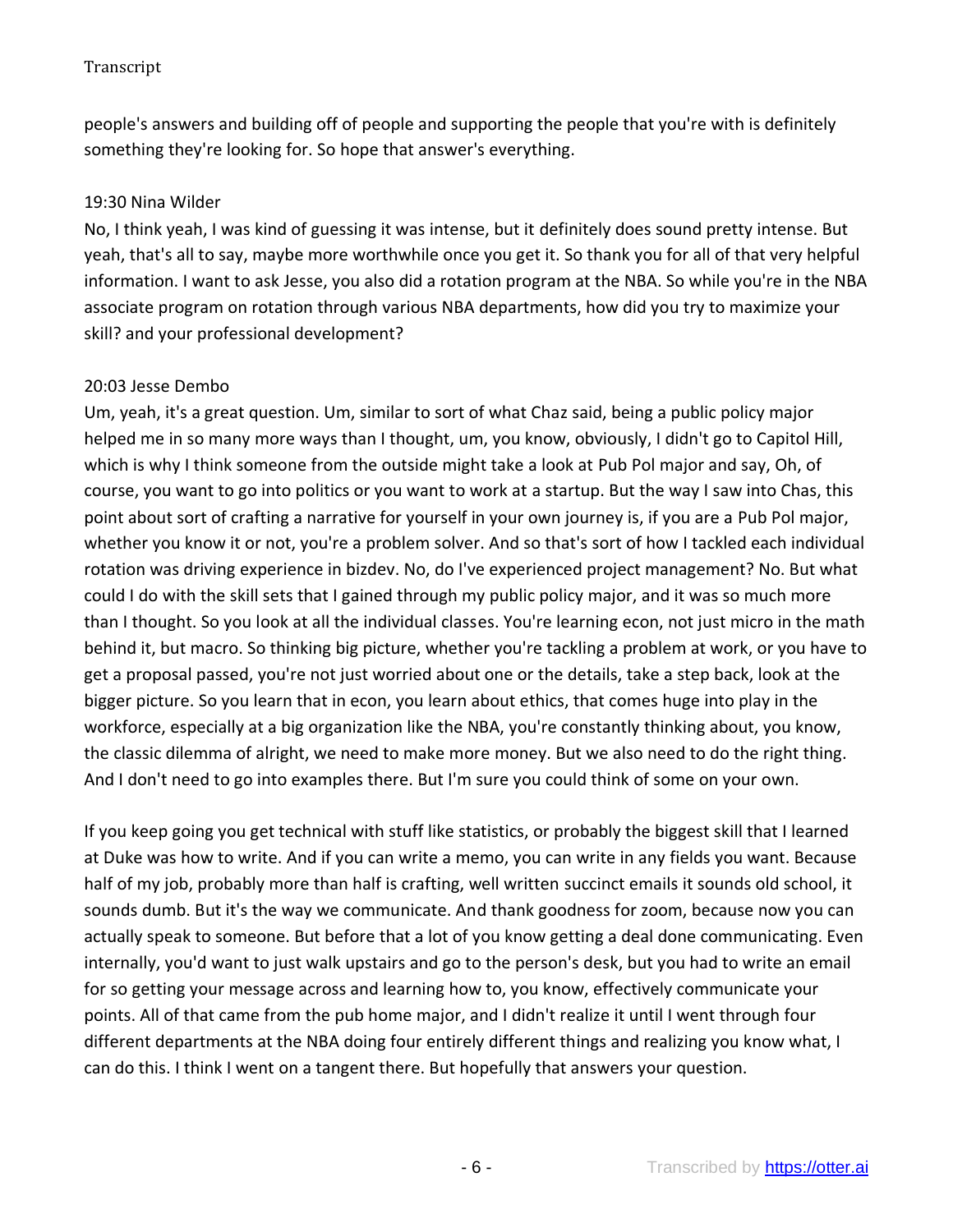## 22:46 Nina Wilder

No, that's great. I think we should all be Pub Pol majors or should have been Pub Pol majors. Um, well, so we've heard initially from every one not not nothing else, Duke English. You know, I represent English. But I think we've heard from every panelist so far, initially, but now I'd like to go through and do some sort of rapid-fire questions and hear from every panelist. A couple questions. So to start us off, and I'm going to ask you to do this in one sentence or less, you know, the least challenging thing ever. One sentence or less? What's the best career advice you've ever received? Think about it. And I'm going to ask Alexandra to start us off.

## 23:37 Alexandra Bratton

sorry, finding my mute button. Um, I think for me, uh, someone just said to me, we have so much pressure to like, find your passion and it's okay if you don't know what that is and just find something that you're good at and you enjoy doing every day and and that will make you happy as well. So I think just like relieving that pressure.

24:01 Nina Wilder Bryce?

24:03 Bryce Don't burn bridges. Build them.

24:12 Nina Wilder Chaz?

24:13 Chaz

Sort of on that same note, be easy always come at everything with a positive mindset and a chill attitude.

24:21 Nina Wilder Jesse?

#### 24:23 Jesse

Not to freak anyone out here, but someone told me this once and I'll never forget it. Think about how you would want someone to talk about you after you've left a room. Not just your friends, but in the work setting. If you leave a meeting, what are they going to say about you? Always be yourself and always keep that in mind.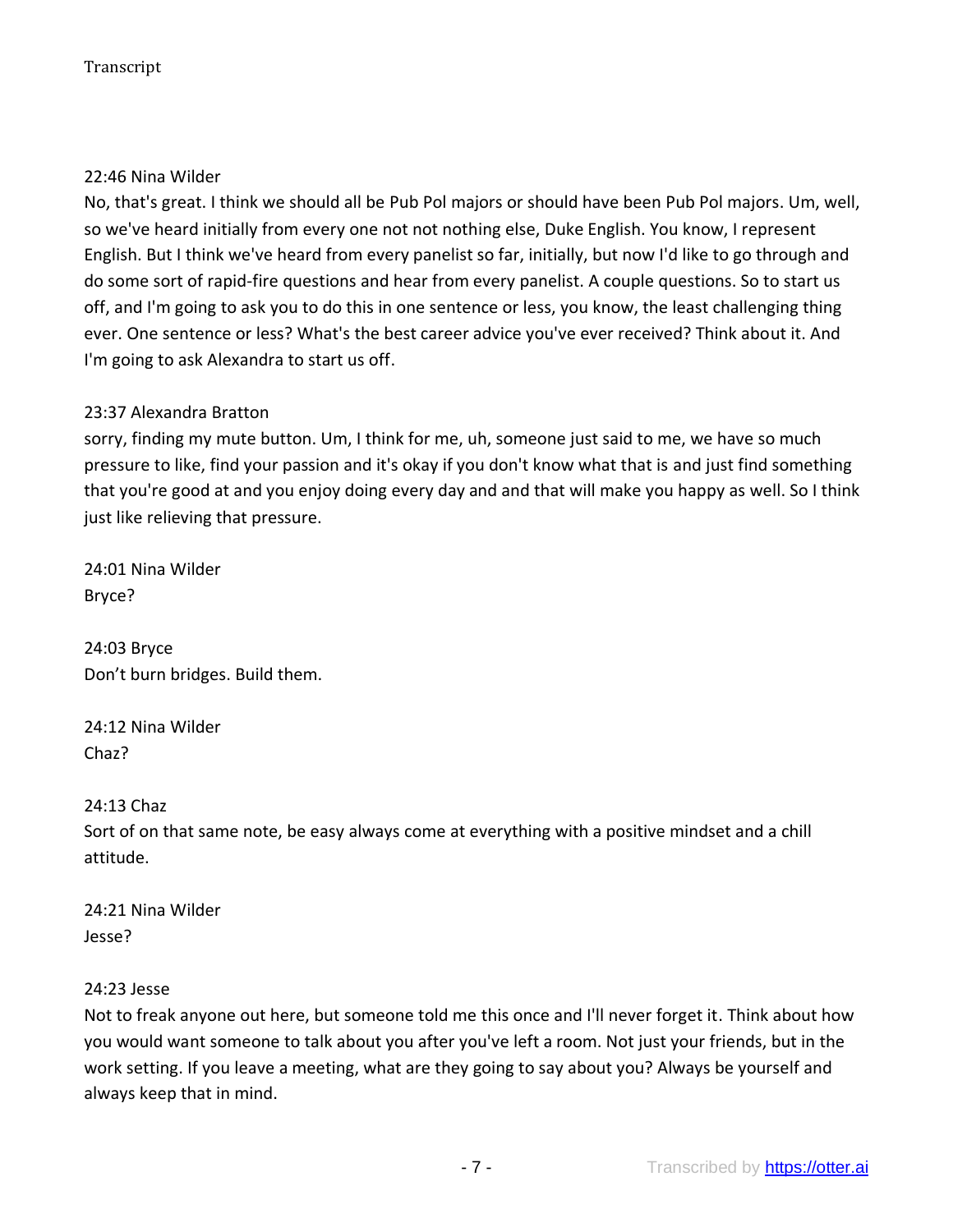24:46 Nina Wilder Tajj?

24:52 Tajj

For me, the best advice is something you already know you just need to hear it from someone else. So that is to say, trust yourself.

25:02 Nina Wilder Very insightful. I like that. Marielle?

## 25:09 Marielle

When you're asking for help, don't just bring your questions, but bring your solutions as well and really just show how you've thought through it and get that perspective from there.

25:20 Nina Wilder Finally, Marina?

#### 25:24 Marina

Amy actually gave me this advice. She told me that she got her first job at the Today Show by literally showing up and introducing herself. And I thought that sounded crazy and scary. But then when I came out to San Francisco, I was just like, You know what, screw it, I'm gonna do it. And I made a lot of connections that way. I got I actually got my first freelance gig that way.

## 25:52 Nina Wilder

That's great. It's, yeah, it's a loose, elusive Amy, that keeps being referenced if you're here, and you do not know by now that is being Amy Unell, who works with me at Duke Arts. Um, okay, that went really well. I'm gonna ask you a couple more. So here's my next one. Is there anything you wish you had done at Duke to better prepare for your life post Duke? So what do you wish you had done that you hadn't done? Hindsight is 2020. And I'm going to ask Alexandra, to start us off again.

## 26:31 Alexandra

I think just like, networking was more people and learning about more jobs. While while I was actually at Duke, and taking advantage of the alumni network more.

26:50 Nina Wilder Bryce?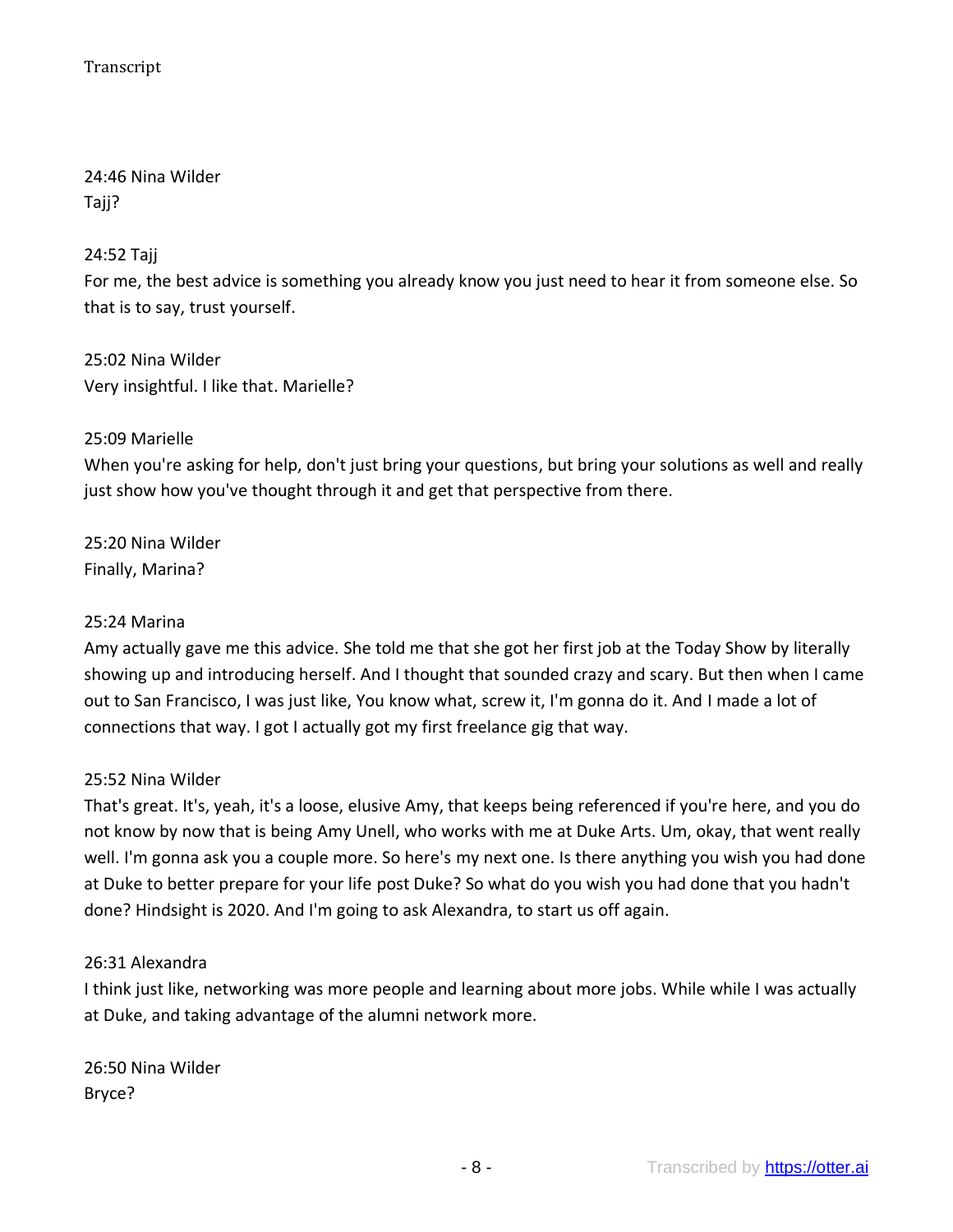## 26:52 Bryce

Um, I don't know if I'd do anything differently. But if I had more time, actually, maybe I wouldn't have been a public policy major. But for different reasons that we could, we could get into, I would just generally say, you, I do miss the classroom a lot. And to study what you're interested in, I think if you, regardless of what you major, and as long as you're sort of passionate about it and interested in it and want to sort of are curious about it, like you can really get into just about any industry. And I think that really applies to this industry. Because you're just learning how to think and think critically.

## 27:34 Nina Wilder

Yeah, just to pop in and give my two cents I that would be mine, as well, I wish I would have paid more attention in my classes. They are really interesting, um, Chaz?

## 27:48 Chaz

I guess not to also take a dump on public policy, which I have started theatre studies a bit earlier and access that creative side, earlier in my career in my creativity, because like Bryce, I came into writing my senior year, as I was leaving. And it would have been great if I had at least a year to really study it and get decent at it, or at least have control over it before leaving.

28:15 Nina Wilder Jesse?

## 28:17 Jesse

I completely agree with what everyone said so far, I'd say two additional things. One, really emphasize Take, take the classes you're interested in, you know, once you get all the requirements out of the way, because you don't want to have those doubts. You don't want to have like the amount of times I've said, oh five done, if I'd done things differently, I probably would have done this. Don't do that you're at Duke, you've all the resources in front of you. So to that end, to prepare you. I would also say forget about the grades. First, I was the same way I was focused on I if it's not a requirement, how can I get through this credit. There are certain classes you should take that'll set you up for success. One of those, anything with Excel, I wish I'd taken more classes to just learn computer software, because I guarantee learning on the job is a lot harder. So take the time it do to study up on your software, whether it's film or in, you know, numbers in Excel or PowerPoint, stuff that sounds basic, but you're going to have to use every single day.

# 29:26 Nina

Tajj?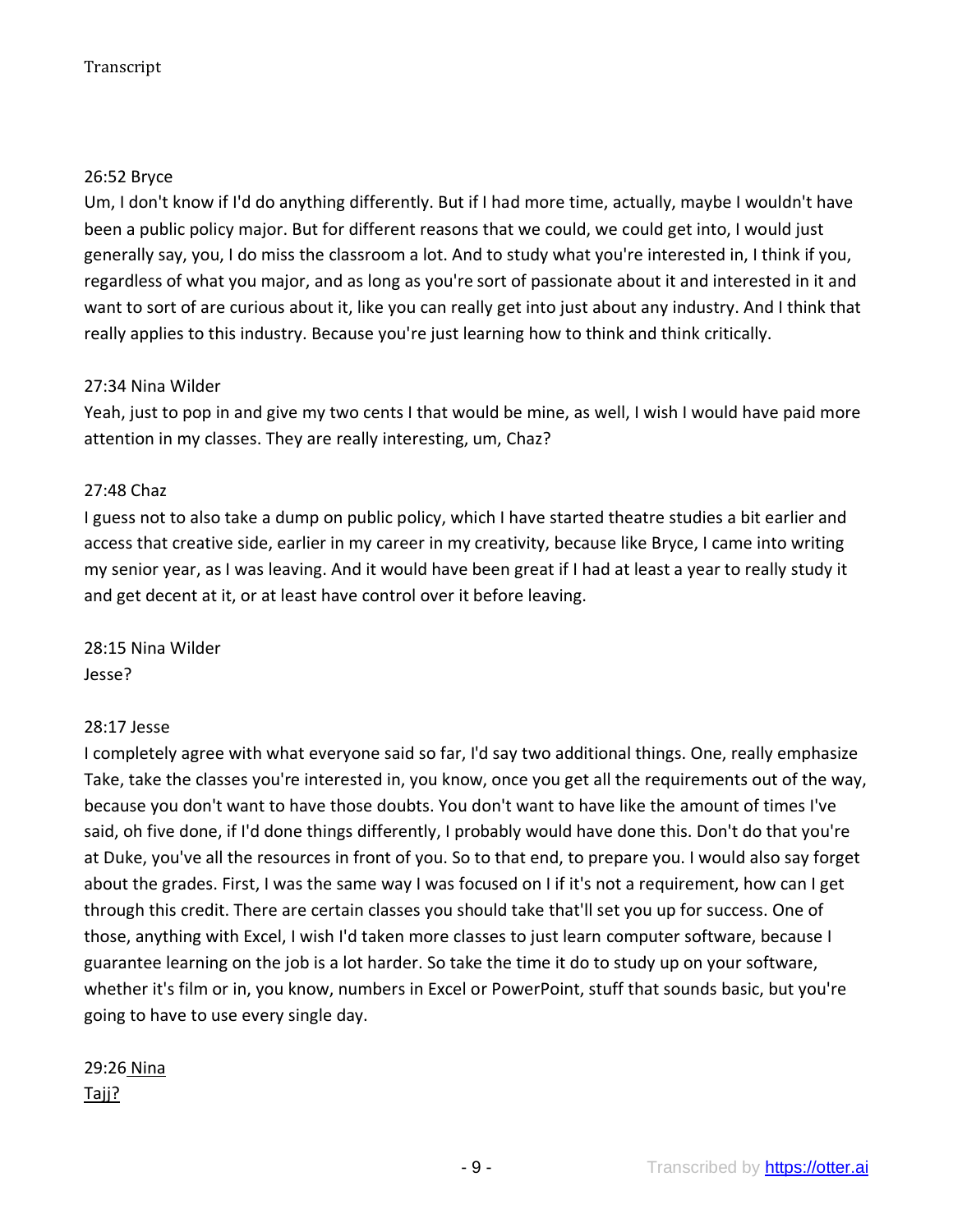## 29:27 Tajj

For me, I wish I would have collaborated with more of my co students at the time. Duke is an amazing place and everyone is so talented, just like in an agency and people have so many skills so I wish I would have worked with more people and just created more stuff. Because the resources are there.

29:55 Nina Marielle?

#### 29:58 Marielle

I honestly think I took reiterate the Excel thing and learning some of the software programs. I mean, you can learn it on the job, and you do. But it definitely would have made that first year transition a little bit smoother if I had been explored that a little more deeply during my time at Duke.

30:18 Nina Wilder And finally, Marina?

#### 30:21 Marina

Yeah, kind of to echo what a lot of you guys are saying. It's not just Excel, it's Photoshop, it's illustrator. It's like, whatever creative field you envision for yourself, like know those skills, because we do have classes and resources available at Duke. And while you're in those classes, I don't know if any of you guys are like this, but I was super intimidated by how kind of talented and advanced some of my peers were in like, like, certain phone classes that I took that I felt like I was new to this, and I looked at them, and I was like, what, like, how are you guys? Like, this is insane. And it kind of scared me and it kind of made me think like, Oh, I'm not necessarily like the right person for this. But once I graduated, I realized that I was like, had so much more experience than a lot of people. So just like, ask, you know, just like get help if you need it make work that you're proud of while you're in school.

#### 31:28 Nina Wilder

That's lovely. I think that yeah, as I've graduated, what I've learned most is I look back and I'm like, oh, there's a million things I coulda, shoulda, woulda done. And if I can at least make it count by telling current undergrads to go do it. Then it's worthwhile. Okay, this is good. I like everyone sort of building on each other. So I'm going to ask one more round circle question. Everyone here that works in some capacity in a creative industry. And so we know that there are uncertain timelines, when you are applying to jobs, if you're even applying if you're freelancing, that it's sort of just diving in headfirst. And there's also social pressures associated with choosing to pursue a career in creative industries, you know, we don't have usually don't have recruiters or that sort of, like I said, timeline that other careers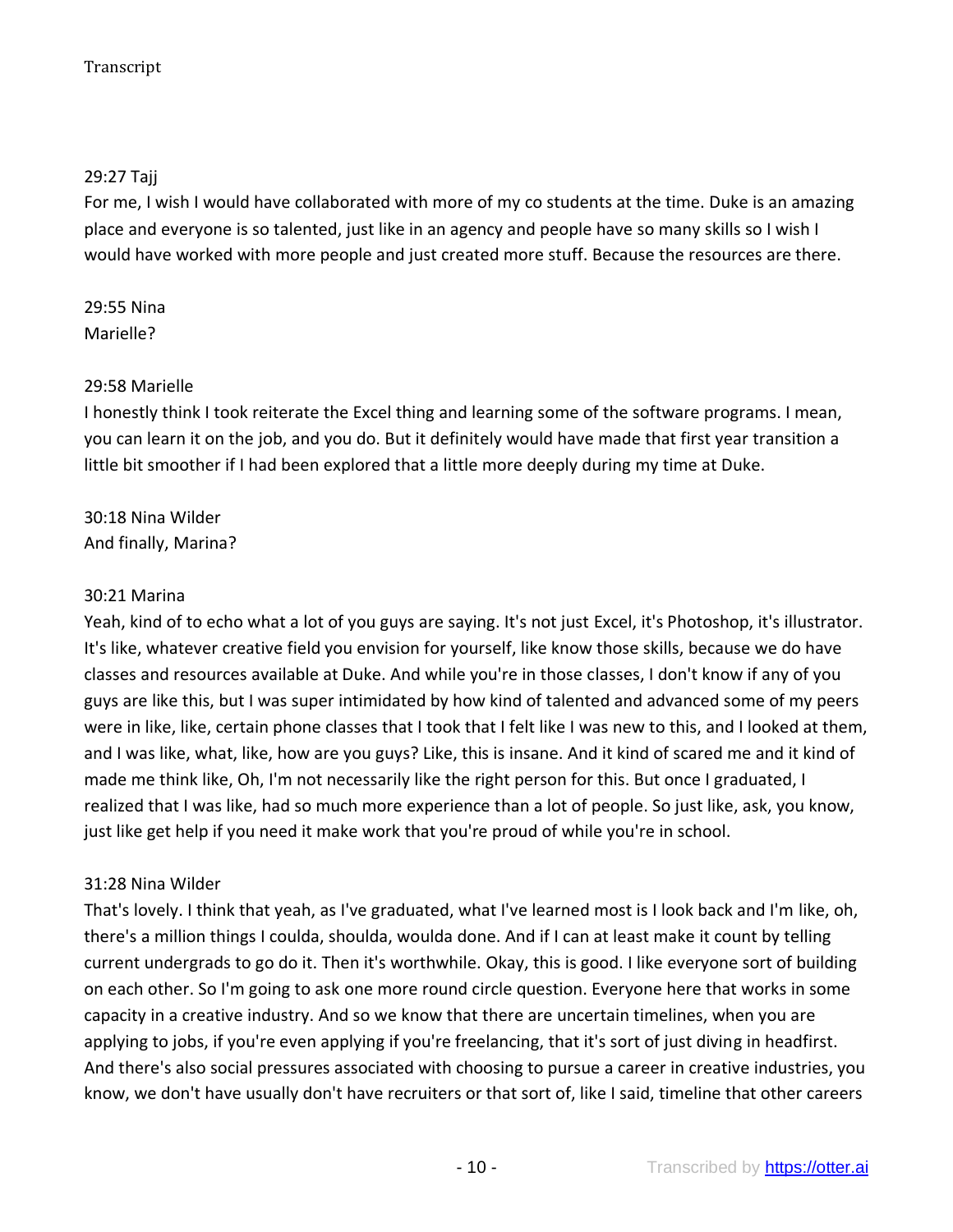might have so and they've it's a sort of a wellness thing. But if you could share one tip that helped you navigate the uncertainty, the you know, the wacky timelines, the pressure, etc. If you had one tip, what would it be for handling that? And once again, I'm gonna start off with Alexandra.

## 32:46 Alexandra

Yeah, I would just say reframing, like, since timelines are longer, not thinking of it as like a failure to graduate without a job, because most people won't even consider you until you've already graduated. Um, and for the social part, no one remembers when you started your job, whether it was in August, or you waited until October, like you might be like, everyone's in jobs, they think I'm like, such like, no one remembers when you started your job. So...

# 33:18 Nina Wilder Thank God for that. Bryce?

#### 33:22 Bryce

Um similarly, I think a lot of your peers have probably, or if you are in this senior class, a lot of your peers may have jobs already. And not to be intimidated by that I didn't get my job until August after graduation. And I think that was three months later. And I think something that was interesting about the industry, particularly in LA and film and entertainment, in particular, is that folks really don't care where you came from, or what sort of credentials that you have. And it's all about sort of putting your time in and working your way up, particularly in corporate settings. And that, for me, was really challenging for a number of reasons, speaking mostly to the financial reason is that they don't pay assistance very much at all. And some folks may have to get a couple of jobs and, or have additional assistance from other funding, which I didn't have. And so there are a number of sort of pressures there to navigate. I think the advice that I would give is that if you're interested in being sort of creative is to make things find things to make with peers, there's money out there, to grab even as an alumnus, you can get money from the University in certain contexts and settings, but really be scrappy in terms of how you sort of work that creative muscle, regardless of what you're doing during the day. finding the time to make things for yourself and when you if you get to the point, and hopefully folks do get to the point where the thing that you're making money doing is all thing that you like to do and his thing that you're doing on the side. That's fantastic. But until then, make sure that you're financially sustained. So that way you can do the creative things that you want to do.

35:17 Nina Wilder Chaz?

35:18 Chaz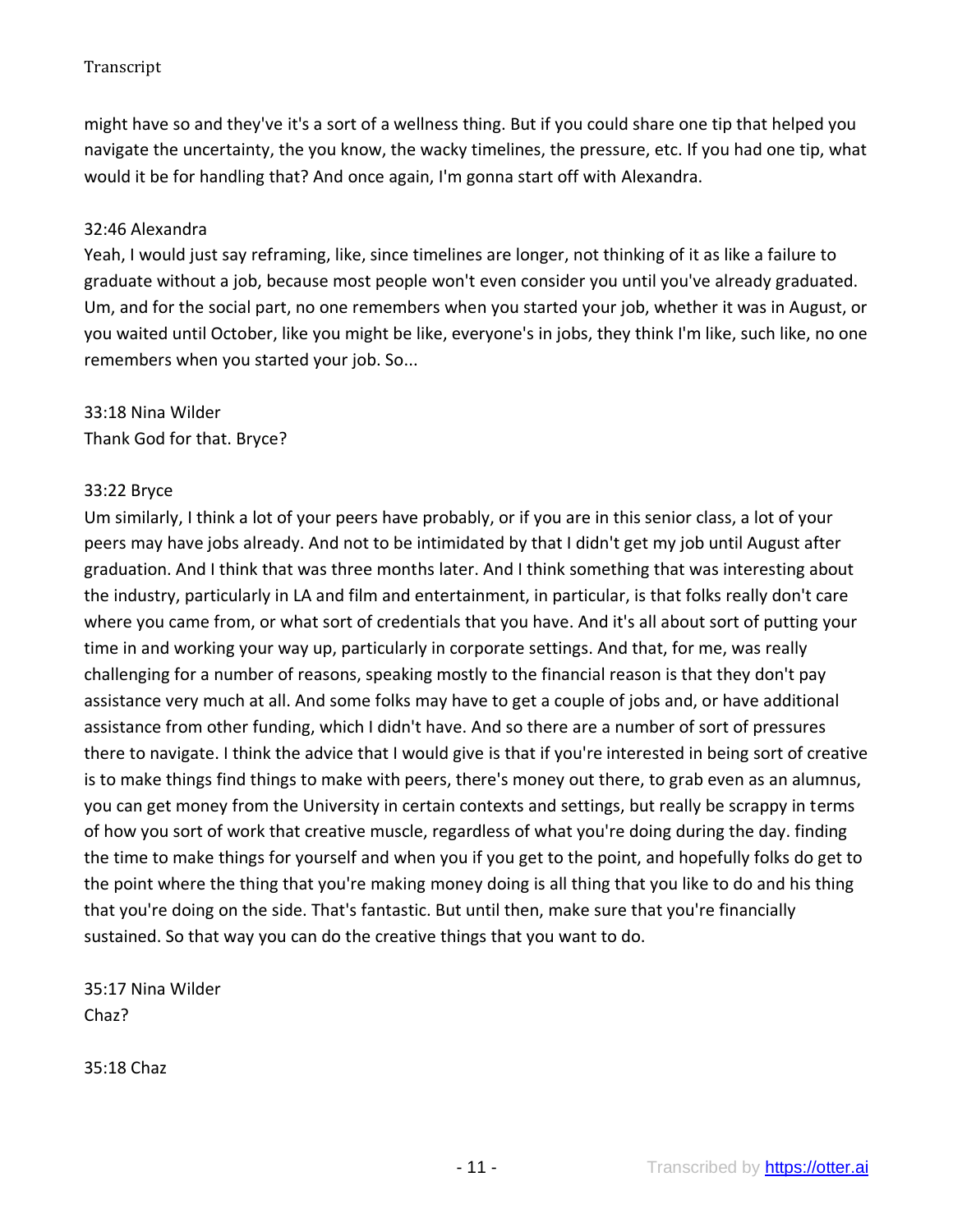Yeah, not just to echo Bryce a little bit there, it's like when you're in those hard times, remember how much you love what you're doing, too. It's like, don't forget about that, even when times are good, and times are bad. And then when it comes to actually getting the jobs and working each job, make sure to take advantage of each little. And every opportunity you get that is in this industry, you never know who you're going to meet. And at what time, this industry is so small, even though it looks so huge. It's so much tinier. When you're actually inside of it, and you realize, oh, well, you know, oh, you know, this person. And you can just be working a small little opportunity, just writing a small short script for someone that ends up building a new feature that gets funded. And then you get paid for all of those types of things. So just take advantage of any and every opportunity that comes your way. And just make sure to bring everything with that same love that you have at all creative assets.

#### 36:16 Nina Wilder

That's great. Jesse tips for uncertainty in social pressures?

#### 36:22 Jesse

Um, yeah, I mean, I think, like, I feel like we're all pretty similar as how we all ended up at Duke. But But what I would say is, there's a lot of pressure to feel like you have it all figured out when you graduate to graduate and say, I got the dream job doing what I want to do. But I'll tell you more likely than not that first job will not be your last job, you're going to go through a lot of different jobs, maybe different careers, maybe switch entirely. So don't just put so much pressure on where you end up, right, what company it is, what the name is, focus on what you're doing, focus on the skills that you're getting, if it's a job that allows you to learn, that's all you need. Because from there, you can craft again, going back to the narrative, craft the narrative that you want for yourself and take bits and pieces from each experience. Don't worry so much about the name of where you're starting, because I guarantee that's probably going to change after a couple of years anyway.

37:23 Nina Wilder Tajj?

#### 37:24 Tajj

Just speaking on the timeline piece, in the creative industry, you're going to have to deal with deadlines, and timelines. And it can get crazy sometimes. And you'll hear that term thrown out loud because oh, this is an emergency. Well, at the end of the day, it's not like there's a reason we're creatives where we don't work in emergency rooms. So it's not life or death at the end of the day, so conversely on that, like take care of yourself, like things aren't emergencies, no one is going to perish as a result of you not being able to send something at a pm at night always. If you can get it done earlier. Cool. But definitely just try and take care of yourself. Because there we didn't we didn't choose the medical school route for us it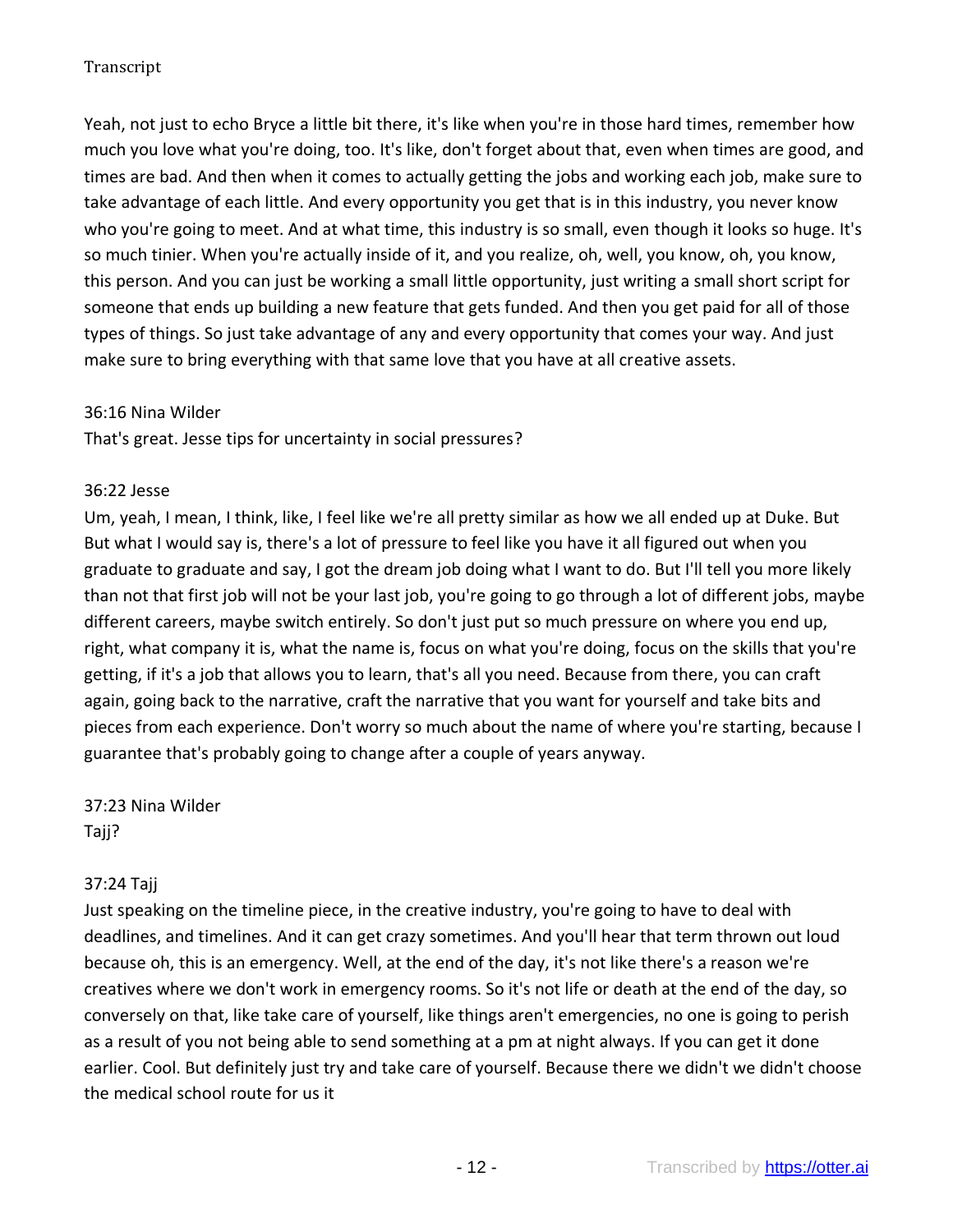#### 38:15 Nina Wilder

there are no emergencies in the arts. Um, Marielle?

#### 38:22 Marielle

yeah, I would just say know your why. And remember sort of the reasoning behind why this is the area you want to be in compared to a lot of these industries that tend to have way earlier recruiting timelines, I worked in the Career Center, and we would have a lot of really stressed out seniors every year come in and sort of freak out. And then when you ask them, like, do you even want to be doing consulting or banking or something, they clearly had no interest in it. But the fact that these timelines are so different and overlapping, it's just always go back to that why and be like, nope, the things I want to do, they're just gonna operate differently, and that's fine, but it is sort of hard to separate those if you have friends, and everyone else has such varied interests. That's cool.

#### 39:01 Nina Wilder

And Marina, close us out on this question,

#### 39:08 Marina

yeah. Um, well, to the freelancing thing, it can seem really uncertain. But it's actually a lot of times a lot easier to get work as a freelancer because they're not committing to you for like, years and years. And, you know, it's like you're signing on for two weeks or six weeks, or whatever it is, and, um, I never I didn't have to submit an application or show my resume to anyone a single time until my current position, which is a staff position, but um, so yeah, I guess just to kind of let Chaz was saying, Take every opportunity that comes your way if it…I just remembered another good piece that I got. I'm trying to think of it as a triangle. There's like three things, there's are you doing it for the money? Are you doing it for the people? you're going to really enjoy making these connections or working with these people, or the creative? and it's the creative is something that really calls to you. So you need to always try to fulfill at least two of these three things. Maybe right out of school, it might just be one, but try to aim for two, you're probably not going to get all three right off the bat. And if you if, if you can't satisfy the money aspect of it, live at home, if you can get a second job, if you can do whatever you need to do to support that creative, the creative and the network, because those are going to serve you in the end more than the immediate payoff well.

#### 40:55 Nina Wilder

That's great. I feel like I keep saying That's great advice, but don't have such great advice. Again, I think for a lot of people and I was here, a little over a year ago, it's very daunting to think about pursuing a career in a creative industry. You know, people tell you, you're not going to make any money, people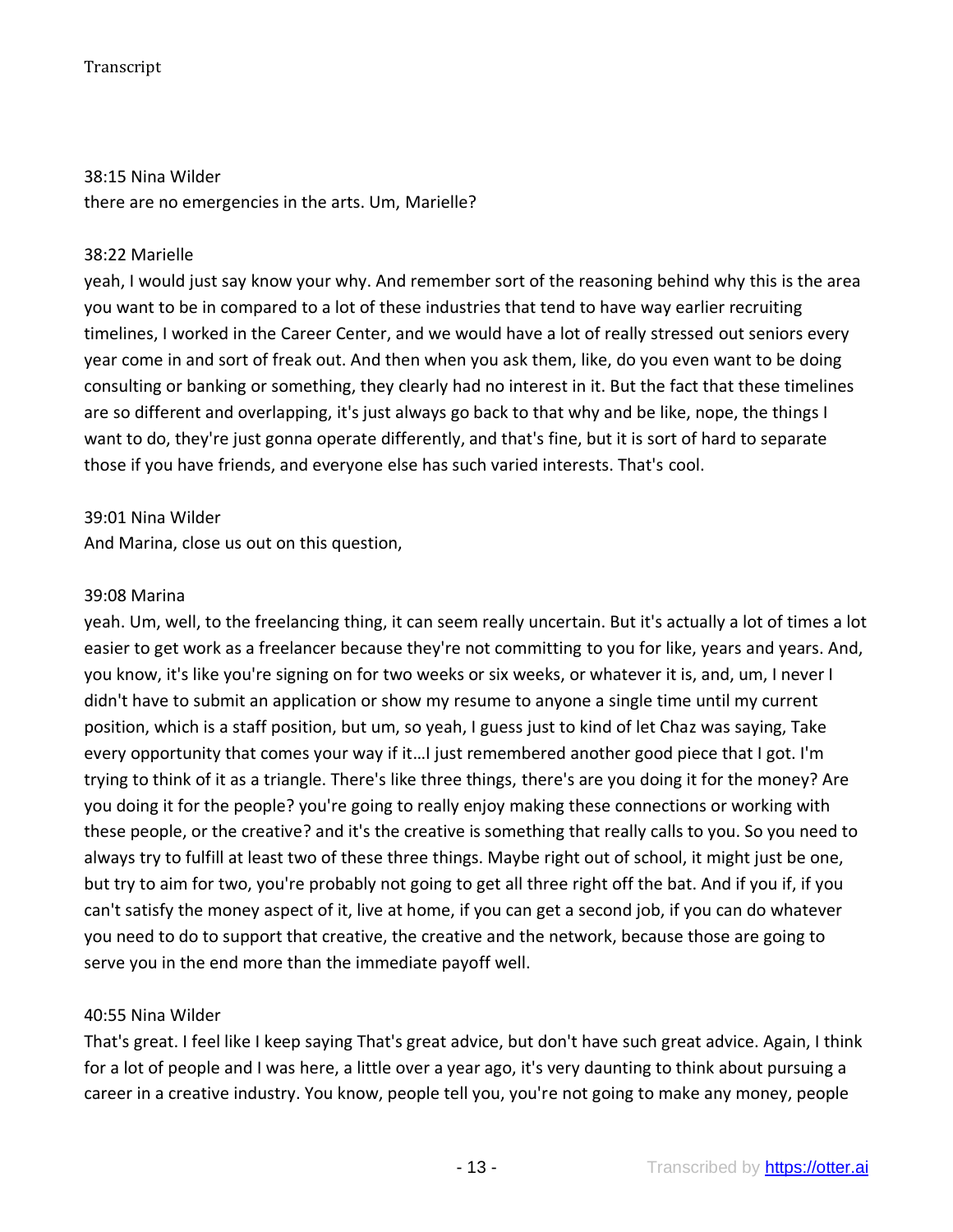tell you, you are going to be stressed all the time, etc., etc. So it's nice to know, you guys really somewhat mastered or you have good advice on how to deal with all. So I'm gonna use your time to go back to some individual questions. And I'm gonna go to Marielle. You touched on this briefly beforehand, but you have an economics degree in Decision Sciences, which I think is just fascinating. And so I'm curious as to how that intersects with your current role as a Market Strategist for Xbox.

## 41:51 Marielle

Yes. So luckily, for me, the ability that they get both a macro and a micro level has been really instrumental. In my time working his strategy for Xbox, we work not only across the organization with a bunch of senior leaders to try to figure out what do we want to do as a whole brand as a company? Where are we trying to look, now, a few years out? How does this all work together, but we also have a lot of different products now that are subscriptions, or hardware consoles, or cloud streaming. And they all have their own special needs and interesting questions and things that are sort of begging them take every day, and yet to be able to get really deep and really gritty really quickly on Super nuanced topics. So being able to sort of flip between the spectrum of things has been super useful and understanding those and then sort of as we think about these opportunities, there's both the how does this fit us creatively? How does this add to our story, but there's also the financial side, if we want to acquire a company, it might look great on paper, but then we realize like, there's no way to make this work. So understanding from econ how to think about model building and how to think about all the different components that go into that have been really helpful pieces for my current role.

## 43:10 Nina Wilder

Um, and I'm also sort of interested in, yeah, these intersections between what we ended up what we studied and what we end up working in. So I want to go to Chaz and I am really curious to hear your answer on this. You pursued an MFA program at Loyola Marymount, and how did that help you prepare for your career as a writer? Do you think it's essential for a writer to get an MFA or no?

#### 43:36 Chaz

I think so. They're like, they're like two schools of thought. I think for me, it was essential. Because at Duke, I wasn't studying writing in any way, shape, or form. I knew nothing about the craft, I just knew that I liked writing, I liked and in fact, for my application, and this goes back to studying like the tools of your craft, I didn't even know the final draft program existed when it came to writing scripts. So I was writing everything on Microsoft Word and tabbing over and spending like an extra six, seven hours working to make a script look like a script when there was technology out there. That did it for me. I didn't know about that till I got to grad school. So for me grad school was essential, because I just didn't study writing when I was coming out. That being said, if you studied writing, when you're coming out, I don't think it's as essential I think you can be able, if you're able to tell stories at that point, it's just you amassing an amount of experiences, and being able to tell those experiences as well as you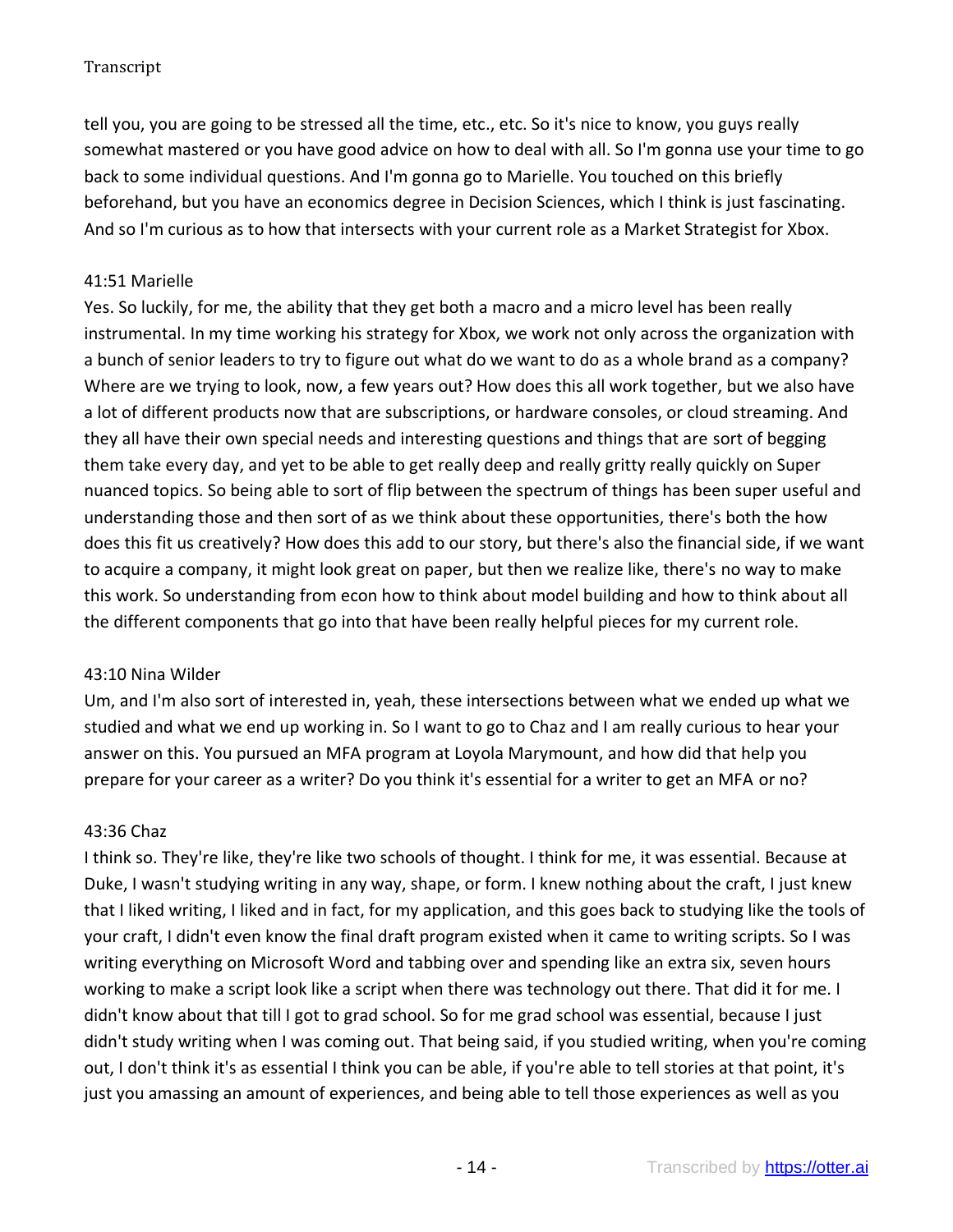can, and finding that networking element and opportunities to do that. Grad schools have hyper focused bastion for that and can give you time to build that portfolio to build that network in a small space. But not all of these people, for example, in my grad school, my MFA program, not all of these people end up actually doing what we all want to do even at the MFA level. So It's like it's just more helpful to get out in the world and start the networking process. And get involved in that go PA on someone's set, go work is a Page like Alexandra went into, like, find ways that are even craftier to just be around film. And you can find ways to write for it after that.

## 45:23 Nina Wilder

That's great. Yeah, I do think it's a sort of, and it can be a divisive school of thoughts. And people are like, No, you do not need an essay. If you're a writer, it's like, God given talents, and people see it was helpful. Chaz: It was very, yes. Nina: So that's great to hear. And I guess it's just sort of, to the person, but it's nice to hear that it was helpful. Um, Bryce, I would like to ask you a bit about your current job. I think it's a very fascinating intersection of what you studied at Duke and what you're interested in the storytelling. So can you just tell us what your role is a social impact producer at Participant Media? And how does that fit into the overall filmmaking process there?

## 46:07 Bryce

Yeah. So participant is, is unique in some ways, but essentially, what they, what they do is that they're a production company, and that they're a financier. And so for those that are familiar with the filmmaking process, forgive me. For those that aren't, hopefully, this is somewhat helpful. But we essentially get involved with projects, either super early on in development, or we buy a project after it's essentially been made. And so for documentaries, for instance, we purchased a documentary from Sundance, I had to make sure this has been announced, it has called FLEE that had already been made. And we're gonna go distribute it with a company called Neon. And so in that process, the film has already been made by the artist. And now we're just distributing it in theaters later this year. And eventually, it'll live on the streaming platform.

And in that context, someone like myself who've worked in social impacts, will come in to sort of inform the deal to make sure that this fits our sort of values and narrative with regards to how we think about impact in the world, and that the film can reach different audiences and certainly influence social change in some way, shape, or form. But the longer version of that is that we might get involved with a project much earlier on, and essentially see it from an idea whether it's a article, a book, or even just an idea someone has bring the different sort of folks together, whether it be a writer and a director and producers, and really just build the craft from there work on it script, a script, a script, and we eventually reach a stage where you consider greenlighting and actually funding it entirely to go ahead and make it and that process, someone like myself, again, is sort of brought in to sort of give that way as to whether it would have that social impact, then, assuming that it does the film, or the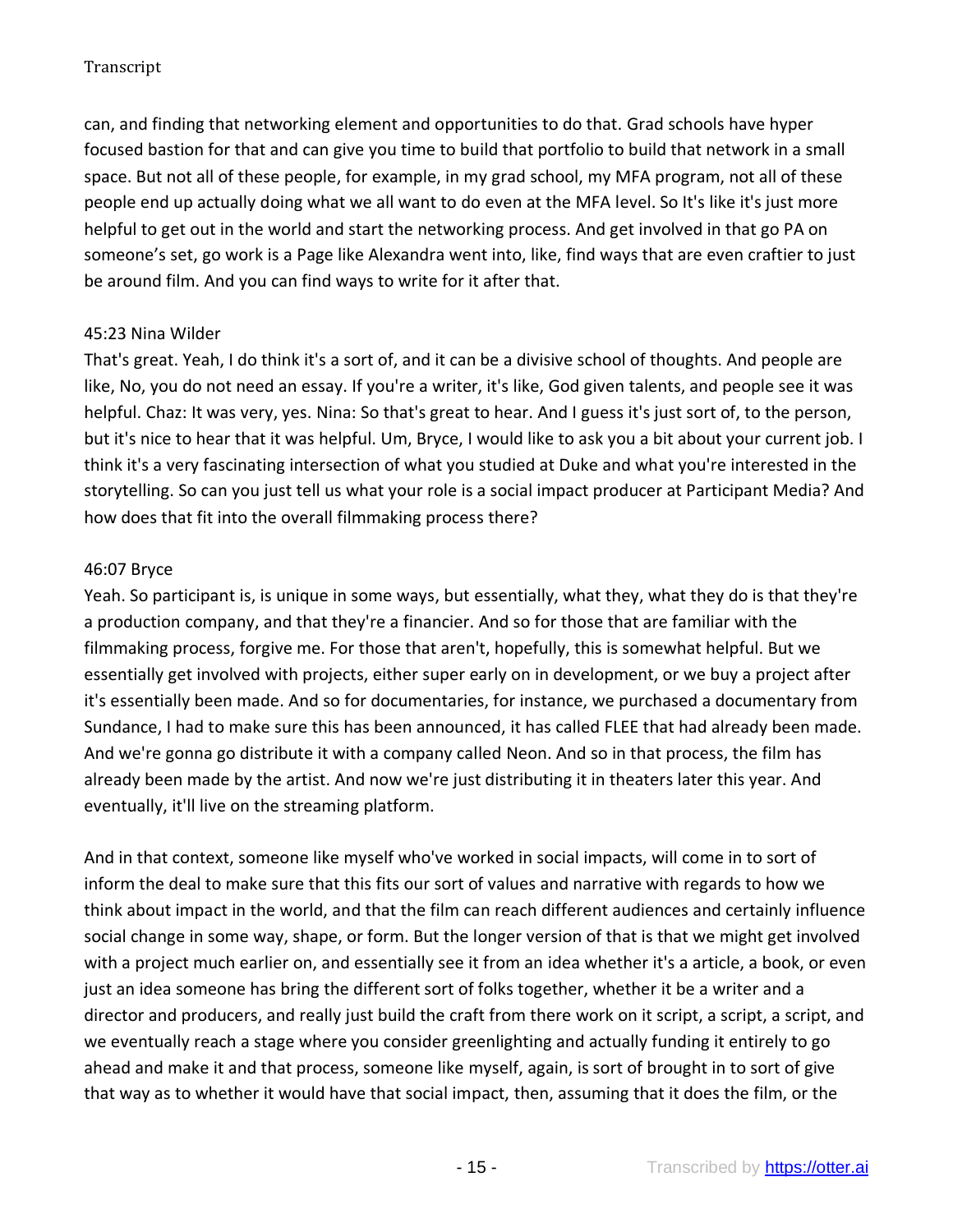television show will go ahead and get made. And we come in later, however, many years or months after to begin thinking about what does a campaign look like? We work closely with the distributor in the marketing team to think about what audiences will it reach? What is the sort of state of play with movements that might touch on these issues? And how will it sort of resonate with folks? And where can we sort of push the envelope forward when it comes to that issue. And so, for something like JUST MERCY, or WHEN THEY SEE US, those who are involved in police reform, police accountability, criminal justice reform, reimagining the criminal justice system more broadly. And we work closely with organizations like the Equal Justice Initiative, and a number of others, Color of Change, to think about how we can look at prosecution differently. And more specifically, reform how we how the justice system is and of itself. And narrative change is, of course, a major part of that. And so what we sort of do is that we bring audiences together, whether it's the film going audience are activists and and folks, policymakers, people who do the work full time and use the film to either broaden that coalition or use the sort of communications around the film to push the issue. And so even more recently, JUDAS AND THE BLACK MESSIAH, just came out on WarnerBros, or HBO max. And the large part of that campaign is really changing how we think about the Black Panther Party, their role and the United States and how influential they were into making sure that folks basic needs are met from a sort of anti poverty perspective. And so, depending on the film, depending on the issue, depending on who's involved We'll sort of build a campaign from there, working closely with the filmmakers, those who are marketing and those who are distributing the film.

## 50:10 Nina Wilder

That's amazing. I think it's really important now more than ever, to, you know, let it be understood that art does not exist in a vacuum. That it is very much a part of our social justice movements in this country. And it's very much a part of current events, and that you can have those intersections in your creative work. That's great. I'm curious. So this is an audience question. Has anyone on the panel ever conducted an informational interview? Not you, being the one who's talking to somebody, someone contacted you for an informational interview? Has that ever happened? Anyone here? Tajj? Yeah. Yeah, I was gonna say the question is how the student wants to know how they can set themselves apart and an informational interview, and makes them want you to possibly refer them to your company or where you're working?

## 51:13 Tajj

Yeah, I have two examples come to mind of people who have had reached out to me. And that led to a chat that then led to an interview and a chat down the road. The first thing I would say is, be personable, within reason there, I think there's a fine line between professionalism and being like human and sounding human. So one example I had a guy reach out to me on LinkedIn, he expressed that he had admired a piece of work that I had worked on, and identified some common interests. And was just like, I'd love to just like have a conversation with you. And here's my number, if you're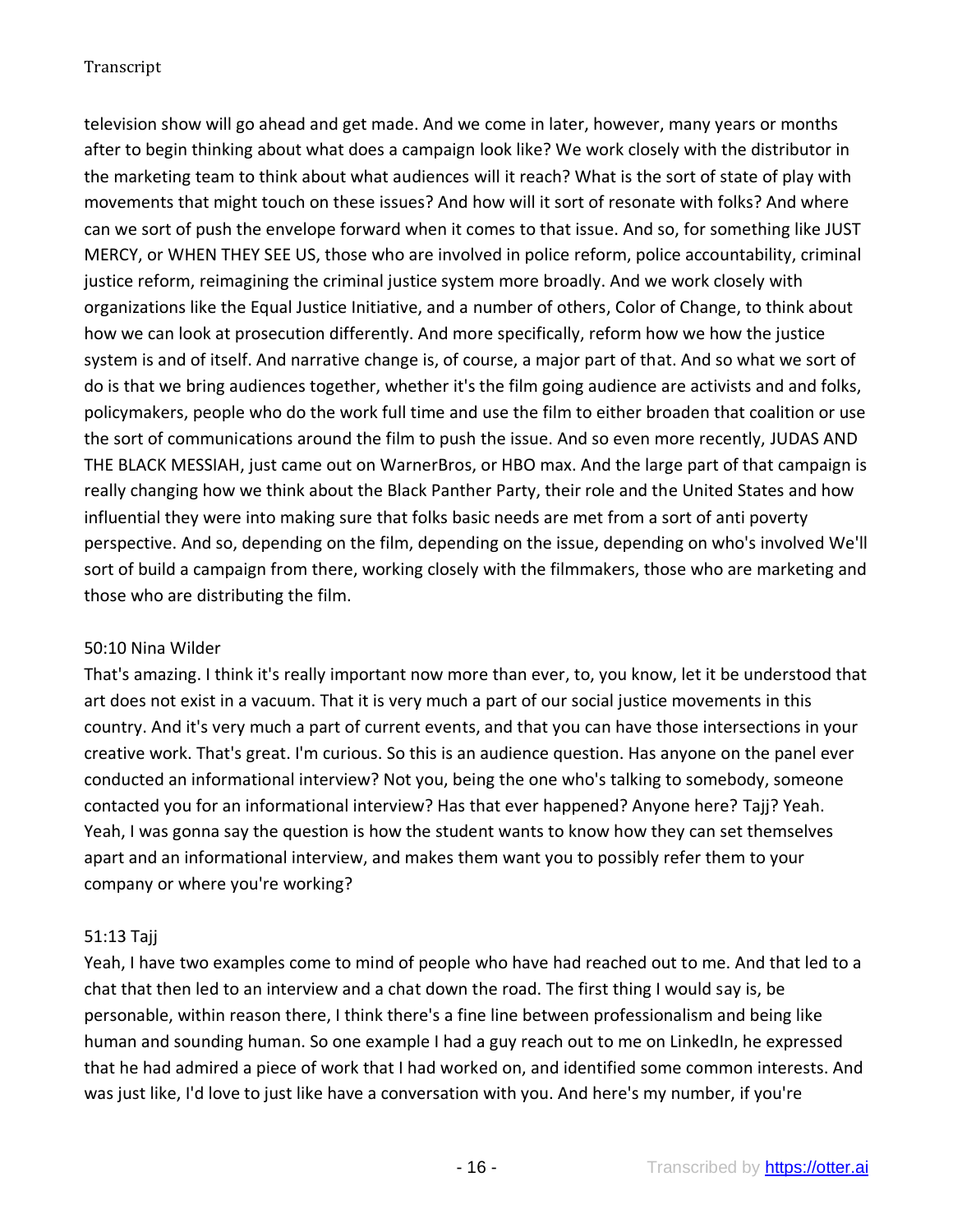interested, it was like, the perfect level of like football, like you've clearly like, looked into who I was, but also like, you're not treating this solely as a transaction that came across human as, and we later had a phone call, he was super dope guy. And that was a connection, I think, was valuable later on to him. And then the second example is just kind of, don't be afraid to ask, when you're reaching out to people have what you want to know, kind of in mind, I think someone earlier mentioned, like, kind of know what you're asking someone for it. Because if people just reach out to you and just send a LinkedIn connection, it's like, okay, I don't know you, I don't know what we have in common. And I don't know how I can help you. So be very upfront and clear on kind of what you're looking for advice on what you want to hear about. So on and so forth. I think that goes a long way.

## 52:59 Nina Wilder

That's great. Did Marina, did you say you had also had someone contact you before?

## 53:07 Marina

I did recently. And it was kind of a strange experience for sort of like the opposite reasons. But you said Tajj, because I, I sort of found myself in a situation where I wanted to help and I was, like, excited to share information, but he didn't really know what he wanted. Um, so it kind of it made it hard to help. So I totally like everything you said, Tajj's advice to follow.

## 53:42 Nina Wilder

Does anyone else? I think that's a few other hands. Does anyone else have any other things to add about that? How can you make yourself stand out when you're talking to…

## 53:51 Marielle

I've had a mix through either LinkedIn or Duke alumni are different clubs. And I think the biggest thing is being genuine, I think it's totally fine for so I would say I'm actually just trying to learn at this point, I don't really even know what your role is, I really want to find out, doing a bit of that back work to Tajj is playing a sort of understanding like, this is what I know. And here's what I want to get to. And is there anything in the interim where like, I can learn more, find out things out, I've had people come to me that when you have conversations, and honestly sometimes they never even ask for a referral. And I did it on the back end on my own because I could just sense that it was something that they were really caring about. And then sometimes he will come across super abrasive, super up front, but they can't actually explain or show why they're looking for your help or guidance in any way. So I think it's been through a mix of channels, but really just those who come in are genuinely wanting to learn I've never had peers or friends not want to have these conversations with people. So just putting your foot out there and just getting these conversations and and learning is a great start.

#### 54:57 Nina Wilder